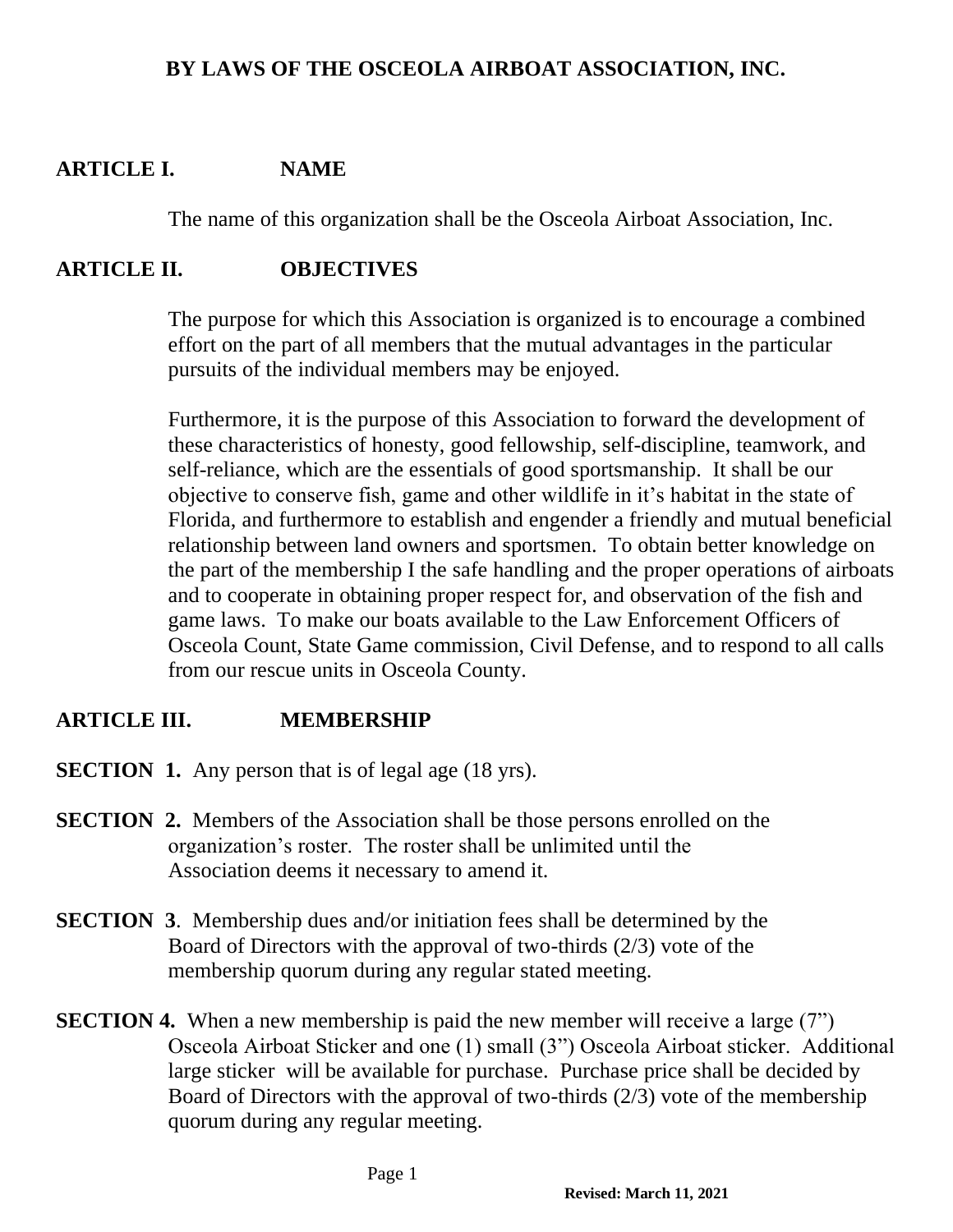**SECTION 5.** Honorary members must be nominated by a member of the Association in good standing and be accepted by a majority vote of two-thirds (2/3) of the membership quorum. No dues shall be required of honorary members. In addition, they shall not have voting rights.

### **ARTICLE IV. MEETING**

**SECTION 1.** Regular meetings of the Association are for the transaction of ordinary business. Meetings shall be held on the second Thursday of each month, at a time and place to be determined by the Officers of the Association. The Board of Directors will meet one (1) week prior to Association meeting.

#### **SECTION 2.** Order of Business

- 1. Call meeting to order (President or Vice President)
- 2. Minutes of previous meeting (Secretary)
- 3. Treasurer's Report (Treasurer)
- 4. Report of Officers
- 5. Announcements and Entertainment
- 6. Committee Reports (Vice President)
- 7. Old business
- 8. New business
- 9. Meeting adjournment
- **SECTION 3.** Special meetings of the Association may be called at any time by the Officers of the Association stating time, place, and nature of business. Notice must be given three (3) days in advance of each meeting.

**SECTION 4.** All meetings shall be conducted according to parliamentary rules. Open discussion from the floor on all measures shall be permitted after recognition by the chair.

#### **ARTICLE V. QUORUM**

- **SECTION 1.** Seven members of the Association shall constitute a quorum at any meeting.
- **SECTION 2.** At any meeting of the Board of Directors, a majority of the total members of the Board shall constitute a quorum and a majority vote of the Board members present at any meeting shall prevail. Any Board member having three (3) consecutive unexcused absences will be subject to dismissal.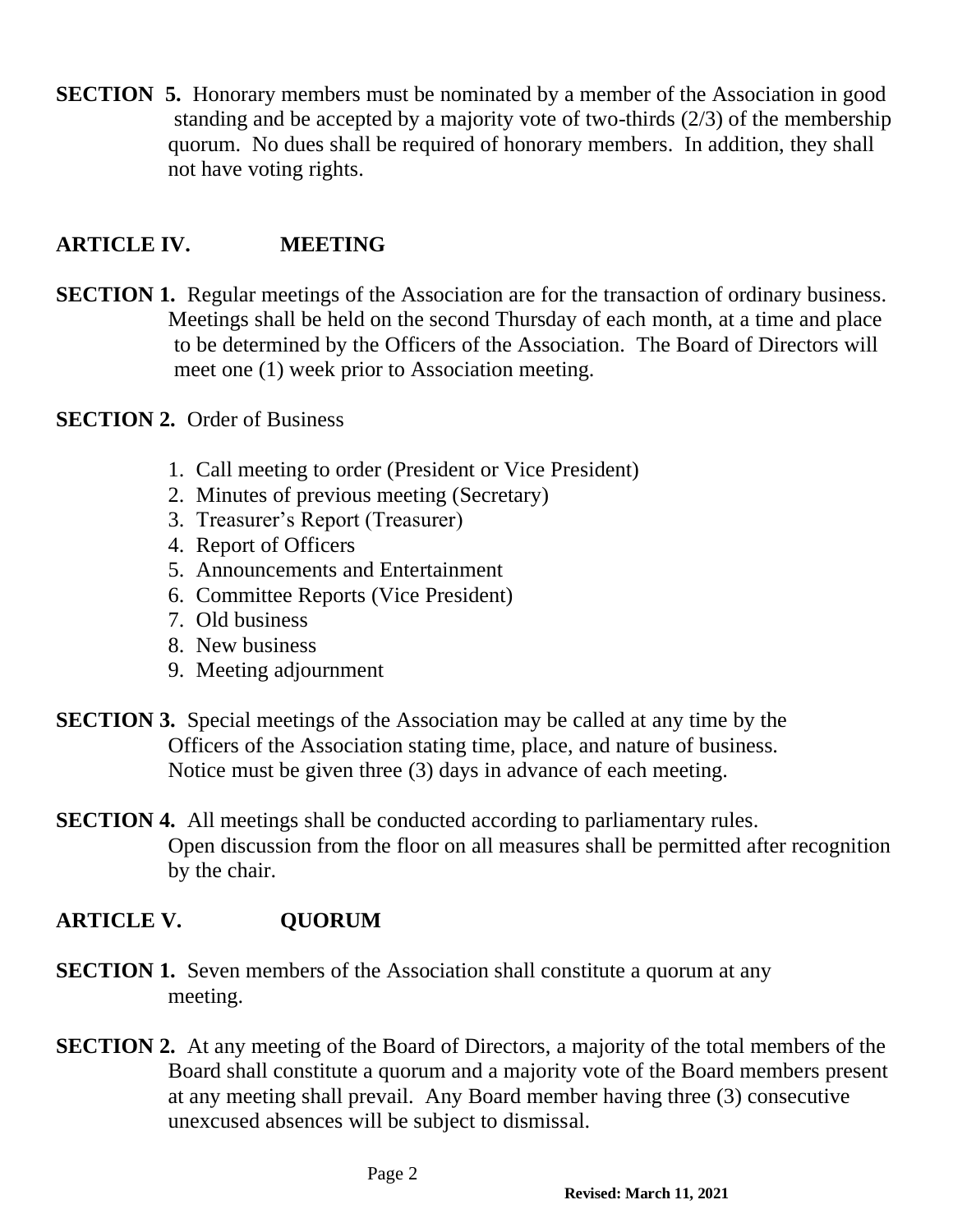## **ARTICLE VI. MANAGEMENT**

- **SECTION 1.** The Board of Directors shall consist of nine (9) members with the current President being the ninth member. The Chairman of the Board shall be elected by the Board members.
- **SECTION 2.** The management of the Association shall be vested in the Board of Directors, in addition to the current President, Vice President, Secretary and Treasurer.
- **SECTION 3.** Disagreements between club members, be they officers or not, shall be registered with the Secretary. The Secretary will then prepare a full report for presentation to Board of Directors. The Board of Directors will then take into consideration the disagreement. If the dispute involves any member (s) of the board, that member (s) will not be invited to participate in the final decision. Action by the board will take place within seven days of the reported disagreement (by special meeting when necessary). The decision of the board will be final and both dissenting parties shall be so advised.

If the board is unable to resolve the dispute, a special committee of five members shall be appointed. The special committee members will be chosen by lot from candidates (no officers) selected from the membership by nomination. Committee members will serve for the period of time required to reach a decision. The committee shall then be dissolved. Candidate members will exceed the requirement of five by a minimum of three. One committee member shall be elected by the committee to be chairman. All committee members shall consider the matter and vote on the final outcome.

The decision will be presented to the general membership at the next general meeting. The decision of the board or the committee shall be considered final. No further discussion will be permitted. If the dissenting parties disagree with the decision and insist on bringing up the subject, they will be requested to leave the meeting.

## **ARTICLE VII. ELECTION OF OFFICERS**

**SECTION 1.** All Officers and Board of Directors shall be elected to a two (2) year term or hold concurrent terms if re-elected by a majority vote of two-thirds (2/3) of the membership quorum. Rotating officers and Board of Directors will be nominated in March of each year and voted upon in April of each year. Rotating schedule will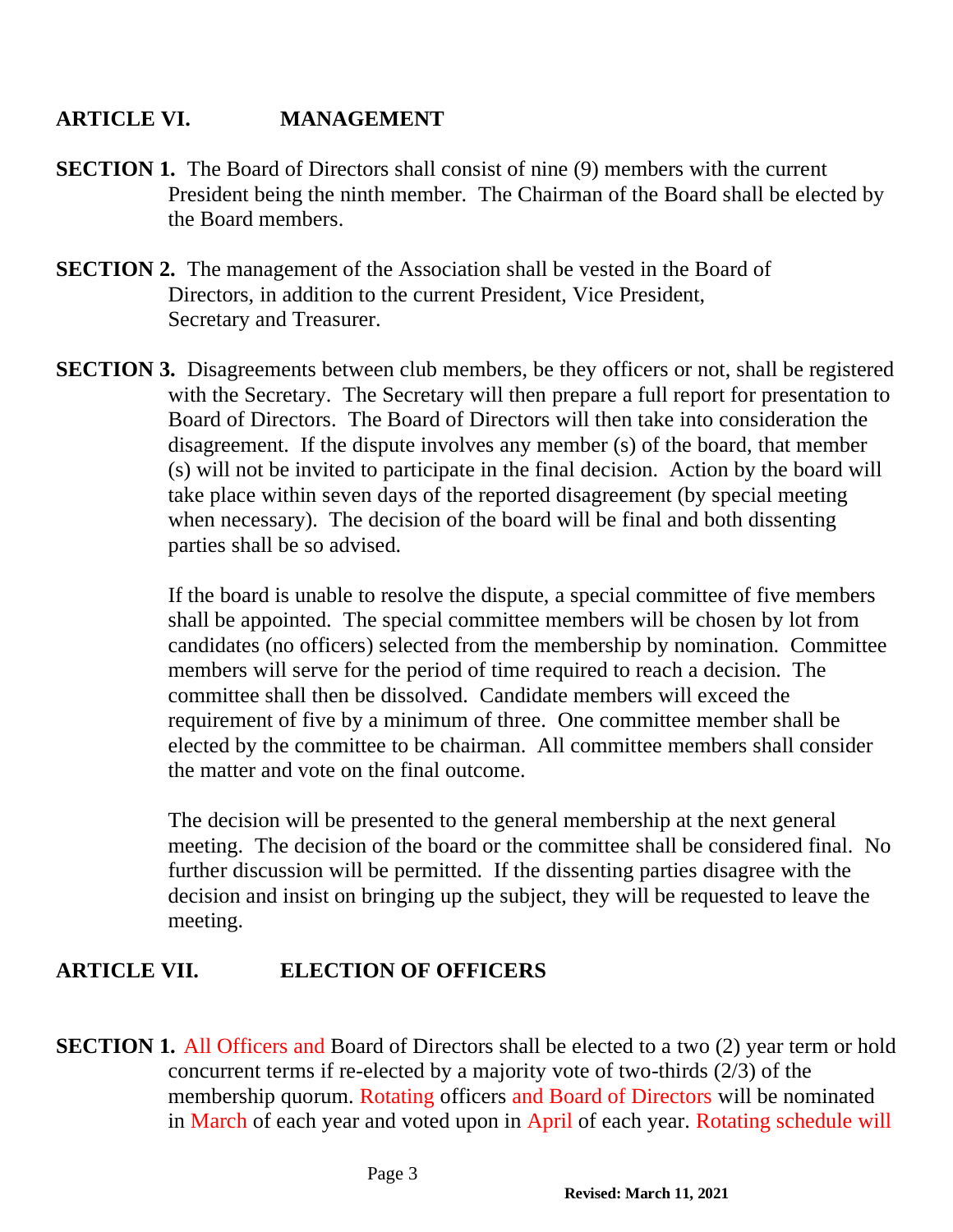follow: Year one the President, Secretary and four (4) Board of Directors will be up for election. Year two or following year the Vice President, Treasurer and four (4) remaining Board of Directors will be up for election.

- **SECTION 2.** Officers, consisting of President, Vice President, Secretary and Treasurer shall be elected by a majority vote, of two-thirds (2/3) of the membership quorum and serve a two (2) year term. To be eligible to hold an officer position members dues must be paid in advance twelve (12) months before an election and held a Board of Director position for at least twelve (12) months within the current memberbship period. Memberships are for one year May to April, except if you join in or after January in the current year.
- **SECTION 3.** In the event of an officer vacancy, a member of the Board of Directors shall fill the vacated office until an Association member is elected at the earliest regular meeting to fill the unexpired term

# **ARTICLE VIII. DUTIES OF OFFICERS**

- **SECTION 1.** The President shall preside at all meetings of the Association and shall perform all other duties pertinent to his/her office.
- **SECTION 2.** The Vice President shall coordinate all committee activities and shall take over the President's duties in his absence. In case the Presidency becomes vacant he/she will automatically become President.
- **SECTION 3.** The Secretary shall conduct all correspondence pertaining to the Association and all public relations. He/she shall keep a true record of all correspondence and meetings of the Association. The Secretary shall have an accurate roster of the membership available at all meetings.
- **SECTION 4.** The Treasurer shall have charge of all funds of the Association and place same in such bank or banks as may be approved by the Board of Directors. Such money may be withdrawn only by check signed by Treasurer and President for payment of bills not to exceed \$250.00. Expenditures in excess of \$100.00 but not to exceed \$300.00 shall require approval by three officers of the Association and one Board of Director member. Expenditures in excess of \$500.00 shall require the approval of the Board of Directors and two-thirds (2/3) of the membership quorum with a vote, or by special meeting with notice to each member prior to the vote, stating time, place, and nature of business. The Treasurer shall keep an accurate account of all his/her transactions and render a detailed report with vouchers at regular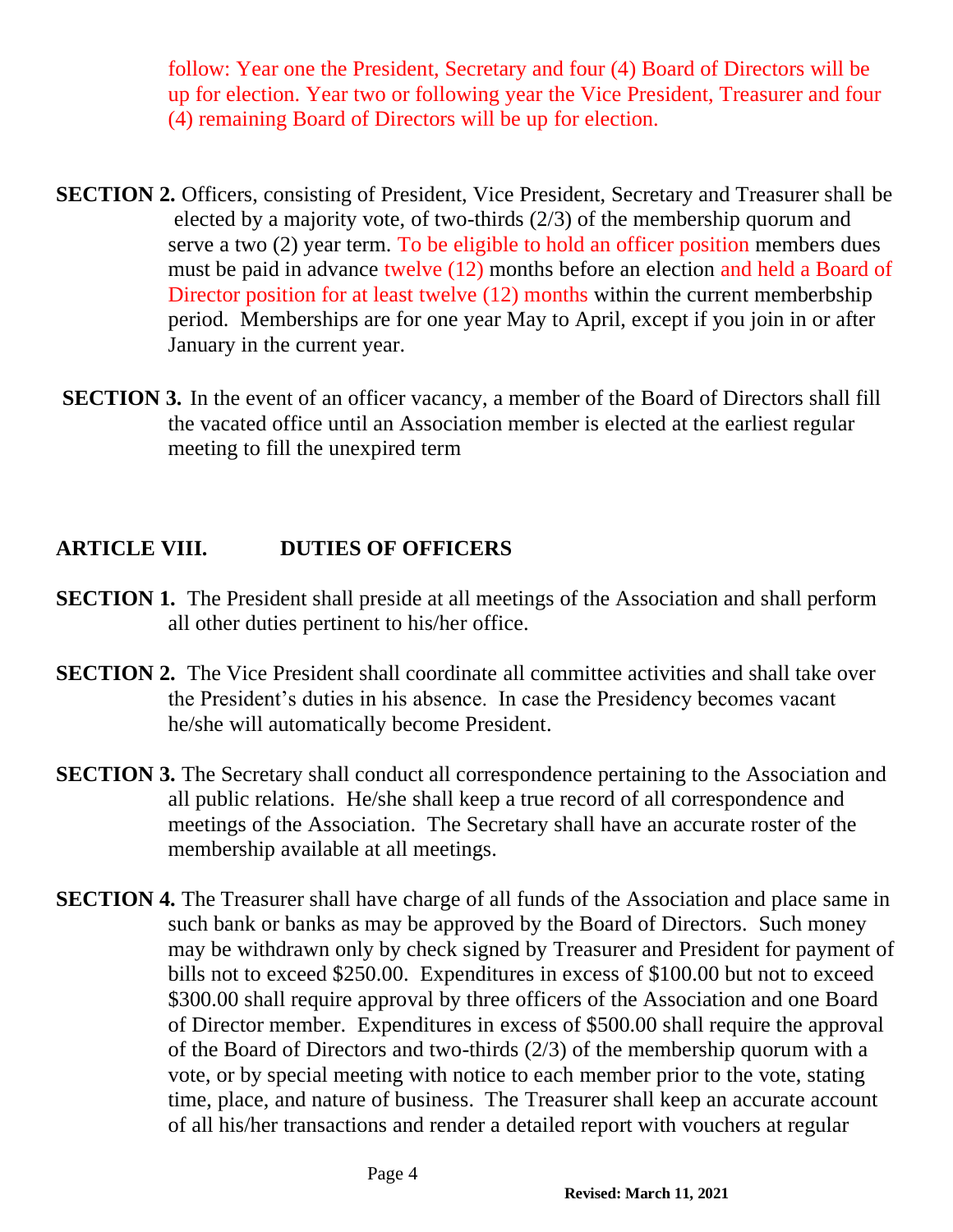meetings. All checks must have two signatures, that of the Treasurer, President and / or Secretary. Treasurer shall attend all Board of Directors meetings.

**SECTION 5.** The Board of Directors shall have the responsibility of for the governing and operation of the Association.

## **ARTICLE IX. SUSPENSION, EXPULSION AND REINSTATEMENT**

- **SECTION 1.** Any member may be suspended or expelled from the Association for cause or causes deemed sufficient by a two-thirds (2/3) vote of the membership quorum during any regular meeting. No vote shall be taken unless the member charged has received a written notice, at least fifteen days prior to meeting, stating time, place, and nature of charges. Charges against a member may be preferred by any member. Such charges shall be in writing, stating all facts. The charges shall be filed with the Secretary who will notify the President and the Board of Directors. The Board of Directors will conduct the hearing. Furthermore, charges made by anyone will be thoroughly investigated by the Board of Directors, and the charged member will be given a full hearing.
- **SECTION 2.** Any member in arrears of his dues for a period of sixty (60) days shall be removed from the roster.
- **SECTION 3.** Re-instatement: No member, after acceptance of his resignation or suspension or expulsion from this Association shall be reinstated to membership in this Association unless a written or formal application to the Board of Directors is made by the applicant. The Board of Directors shall have the power to impose such terms as it may deem proper as a condition for reinstatement of a member resigned, suspended or expelled from this Association, and no application for reinstatement shall be put before the members during a regular meeting of this Association for a vote until the terms and conditions of reinstatement have been complied with by the conditions of reinstatement have been complied with by the applicant. If two-thirds (2/3) of the membership quorum vote in favor of reinstatement, then he/she shall be reinstated has a member. Any member being reinstated for the above reasons will be assessed the standing membership fees of this Association.

# **ARTICLE XI. BYLAWS: AMENDEMNTS, ADDITIONS, OR ALTERATIONS**

**SECTION 1.** Proposed amendments, additions, or alterations to these bylaws may be introduced by any member in good standing. Any proposed changes must be submitted in writing to the Board of Directors and shall be approved by a majority vote of the Board of Directors. All proposals of amendments, additions, or